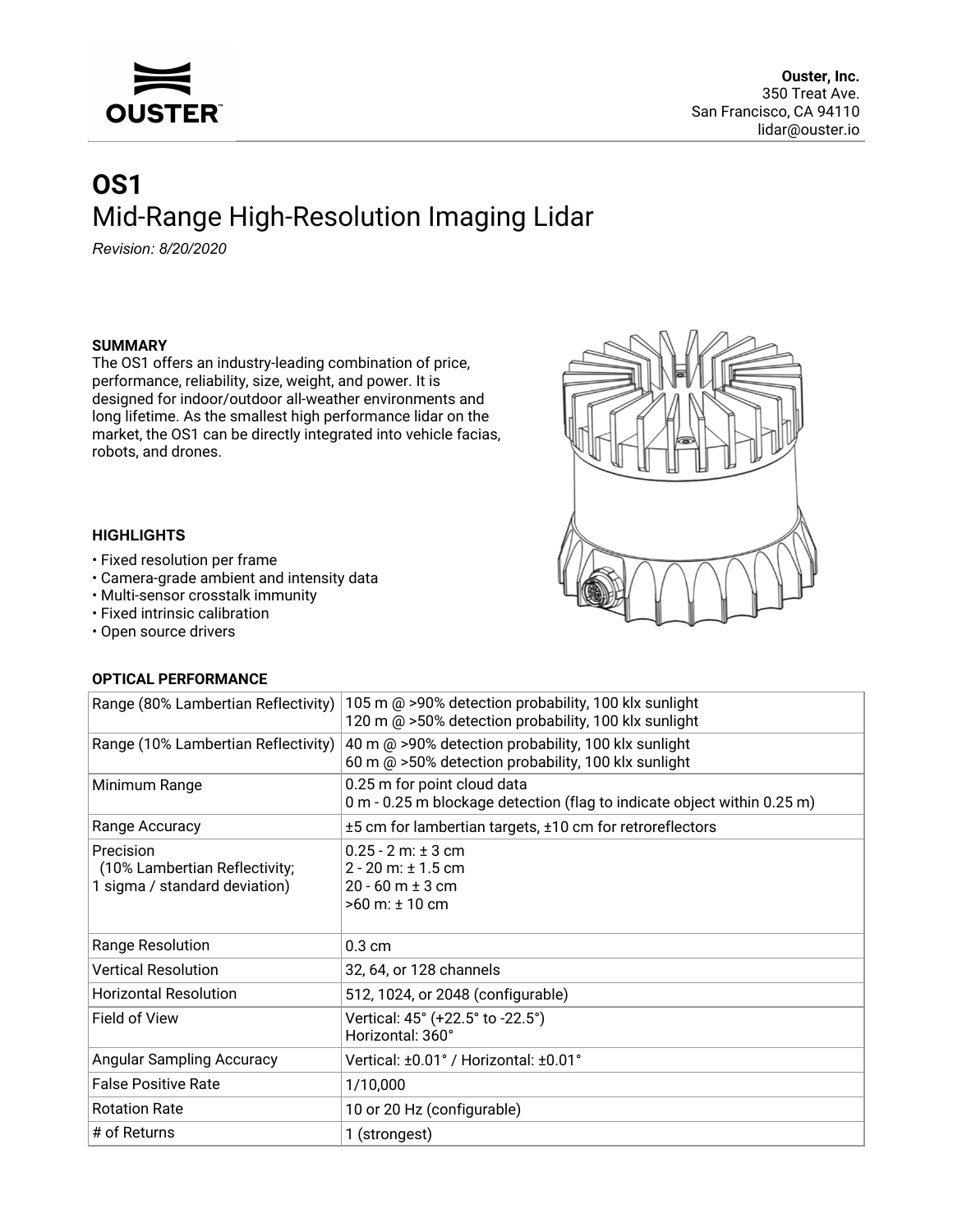## **LASER**

| ، Laser Product Class        | Class 1 eye-safe per IEC/EN 60825-1: 2014 |
|------------------------------|-------------------------------------------|
| Laser Wavelength             | 865 nm                                    |
| Beam Diameter Exiting Sensor | $9.5 \,\mathrm{mm}$                       |
| Beam Divergence              | $0.18^{\circ}$ (FWHM)                     |

# **LIDAR OUTPUT**

| Connection                  | UDP over gigabit Ethernet                                                  |
|-----------------------------|----------------------------------------------------------------------------|
| Points Per Second           | 655,360 (32 channel)<br>1,310,720 (64 channel)<br>2,621,440 (128 channel)  |
| Data Per Point              | Range, intensity, reflectivity, ambient, channel, azimuth angle, timestamp |
| <b>Timestamp Resolution</b> | < 1 us                                                                     |
| Data Latency                | $< 10 \text{ ms}$                                                          |

## **IMU OUTPUT**

| Connection                  | UDP over gigabit Ethernet                                                                                                  |
|-----------------------------|----------------------------------------------------------------------------------------------------------------------------|
| Samples Per Second          | 100                                                                                                                        |
| Data Per Sample             | 3 axis gyro, 3 axis accelerometer                                                                                          |
| <b>Timestamp Resolution</b> | < 1 µs                                                                                                                     |
| Data Latency                | $< 10$ ms                                                                                                                  |
| <b>Additional Details</b>   | InvenSense ICM-20948; datasheet for more details:<br>https://www.invensense.com/products/motion-tracking/9-axis/icm-20948/ |

## **CONTROL INTERFACE**

| Connection                        | TCP and HTTP APIs                                                                                                                                                                                                                |
|-----------------------------------|----------------------------------------------------------------------------------------------------------------------------------------------------------------------------------------------------------------------------------|
| Time Synchronization              | Input sources:<br>• IEEE1588 Precision Time Protocol (PTP)<br>$\cdot$ qPTP<br>• NMEA \$GPRMC UART message support<br>• External PPS<br>. Internal 10 ppm drift clock<br>Output sources:<br>· Configurable 1 - 60 Hz output pulse |
| <b>Lidar Operating Modes</b>      | Hardware-triggered angle firing (guaranteed fixed resolution per rotation):<br>$\cdot$ x 512 @ 10 Hz or 20 Hz<br>• x 1024 @ 10 Hz or 20 Hz<br>• x 2048 @ 10 Hz                                                                   |
| <b>Additional Programmability</b> | Multi-sensor phase lock<br>Azimuth masking<br>Cross-talk reduction<br>Queryable intrinsic calibration information:<br>• Beam angles<br>· IMU pose correction matrix                                                              |

### **MECHANICAL/ELECTRICAL**

| Power Consumption | $14 - 20$ W (22 W peak at startup)                   |
|-------------------|------------------------------------------------------|
| Operating Voltage | 22 - 26 V, 24 V nominal                              |
| Connector         | Proprietary pluggable connector (Power + data + DIO) |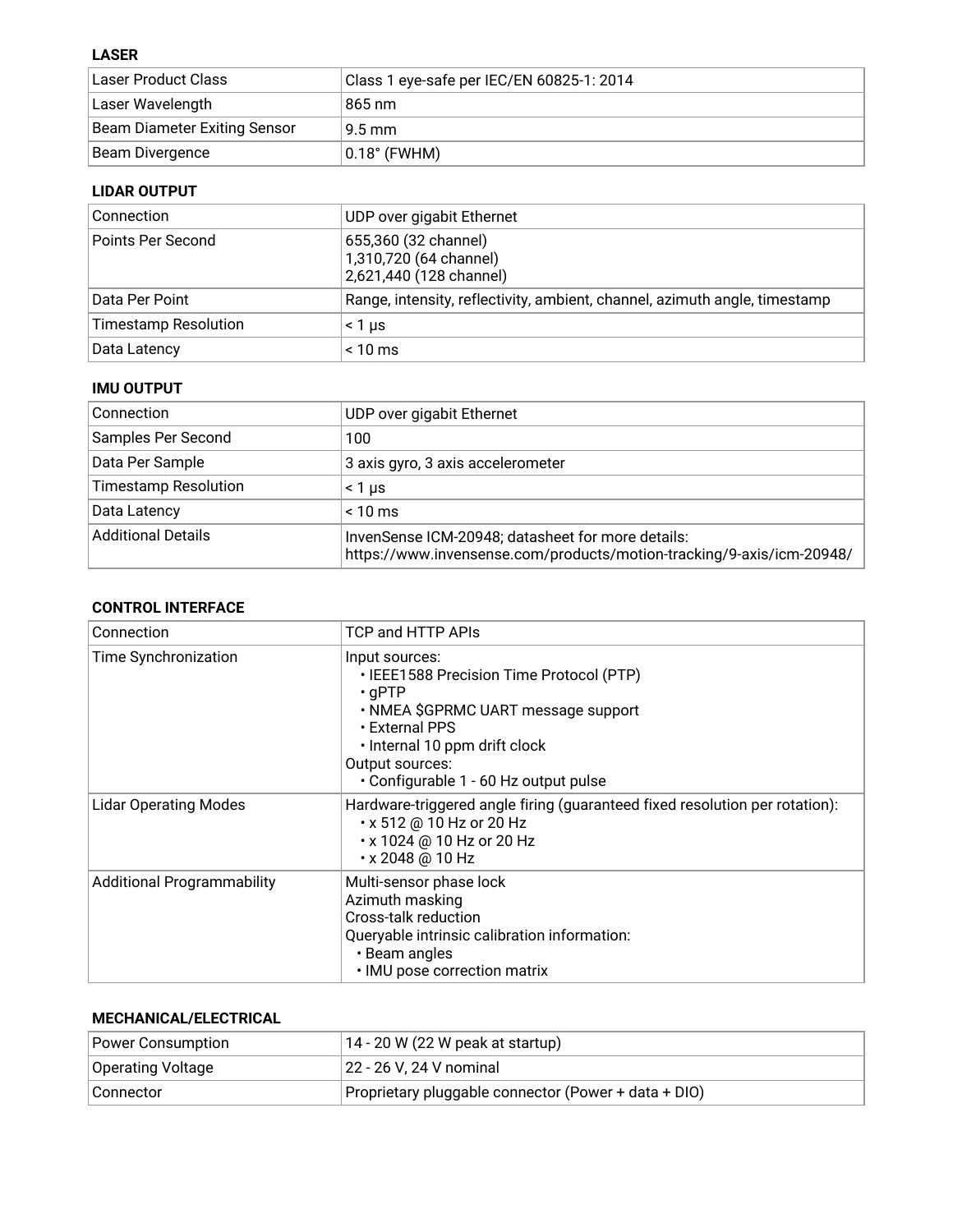| <b>Dimensions</b> | Diameter: 85 mm (3.34 in)<br>Height:<br>$\cdot$ Without cap: 58.35 mm (2.3 in)<br>• With thermal cap: 73.5 mm (2.9 in) |
|-------------------|------------------------------------------------------------------------------------------------------------------------|
| Weight            | Without cap: 378 g (13.3 oz)<br>With radial cap: 455 g (16.0 oz)                                                       |
| Mounting          | Bottom: 4x M3 screws, 2x locating 2 mm pin holes<br>Top: 4x M3 screws, 4x locating 2 mm pin holes, 1x M6 screw         |

#### **OPERATIONAL**

| <b>Operating Temperature</b> | OS1: -20 °C to +50 °C (with mount)<br>OS1 Cold Start: -40 °C to +50 °C (with mount)                                                                                                                                                                                                                                                                                                                                                                                                |
|------------------------------|------------------------------------------------------------------------------------------------------------------------------------------------------------------------------------------------------------------------------------------------------------------------------------------------------------------------------------------------------------------------------------------------------------------------------------------------------------------------------------|
| <b>Storage Temperature</b>   | $-40$ °C to $+105$ °C                                                                                                                                                                                                                                                                                                                                                                                                                                                              |
| Ingress Protection           | IP68 (1m submersion for 1 hour, with I/O cable attached)<br>IP69K (with I/O cable attached)                                                                                                                                                                                                                                                                                                                                                                                        |
| Shock                        | IEC 60068-2-27 (Amplitude: 100 g, Shape: 11 ms half-sine, 3 shocks x 6<br>directions)<br>IEC 60068-2-29 (Amplitude: 40 g, Shape: 6 ms half-sine, 1,500 shocks x 6<br>directions)                                                                                                                                                                                                                                                                                                   |
| Vibration                    | IEC 60068-2-64 (Amplitude: 3 G-rms, Shape: 10 - 1000 Hz, Mounting: sprung<br>masses, 3 axes w/ 8 hr duration each)                                                                                                                                                                                                                                                                                                                                                                 |
| Compliance                   | <b>Laser Safety:</b><br>• IEC/EN 60825-1:2014 Class 1 eye safe<br>. US 21CFR1040: Complies with FDA performance standards for laser<br>products except for deviations pursuant to Laser Notice No. 56, dated May<br>8th, 2019 (pending Q3 2020)<br>Product Safety: IEC/EN 62368-1:2014 (pending Q3 2020)<br>EMC:<br>• FCC 47Cfr Part 15B, Class A<br>· EN 55032: 2012/AC: 2013, Class A<br>· IEC/EN 61000-4-3,4,5,6<br>• IEC/EN 61000-6-2:2005 Class A<br>· IEC/EN 61000-6-4: 2007 |

#### **ACCESSORIES**

| ∣Included Interface Box | Polycarb/FR4, 100 g, 75 mm x 50 mm x 25 mm (LxWxH), 2 m CAT6 cable,<br>24 V power adapter, 5 m sensor cable |
|-------------------------|-------------------------------------------------------------------------------------------------------------|
| <b>Optional Mount</b>   | Aluminum, 530 g, 110 mm x 110 mm x 20.5 mm (LxWxH), 4 x M8 thru holes                                       |

#### **SOFTWARE**

| <sup>l</sup> Sample<br>-<br>Drivers | D0<br>RC. |
|-------------------------------------|-----------|
|-------------------------------------|-----------|